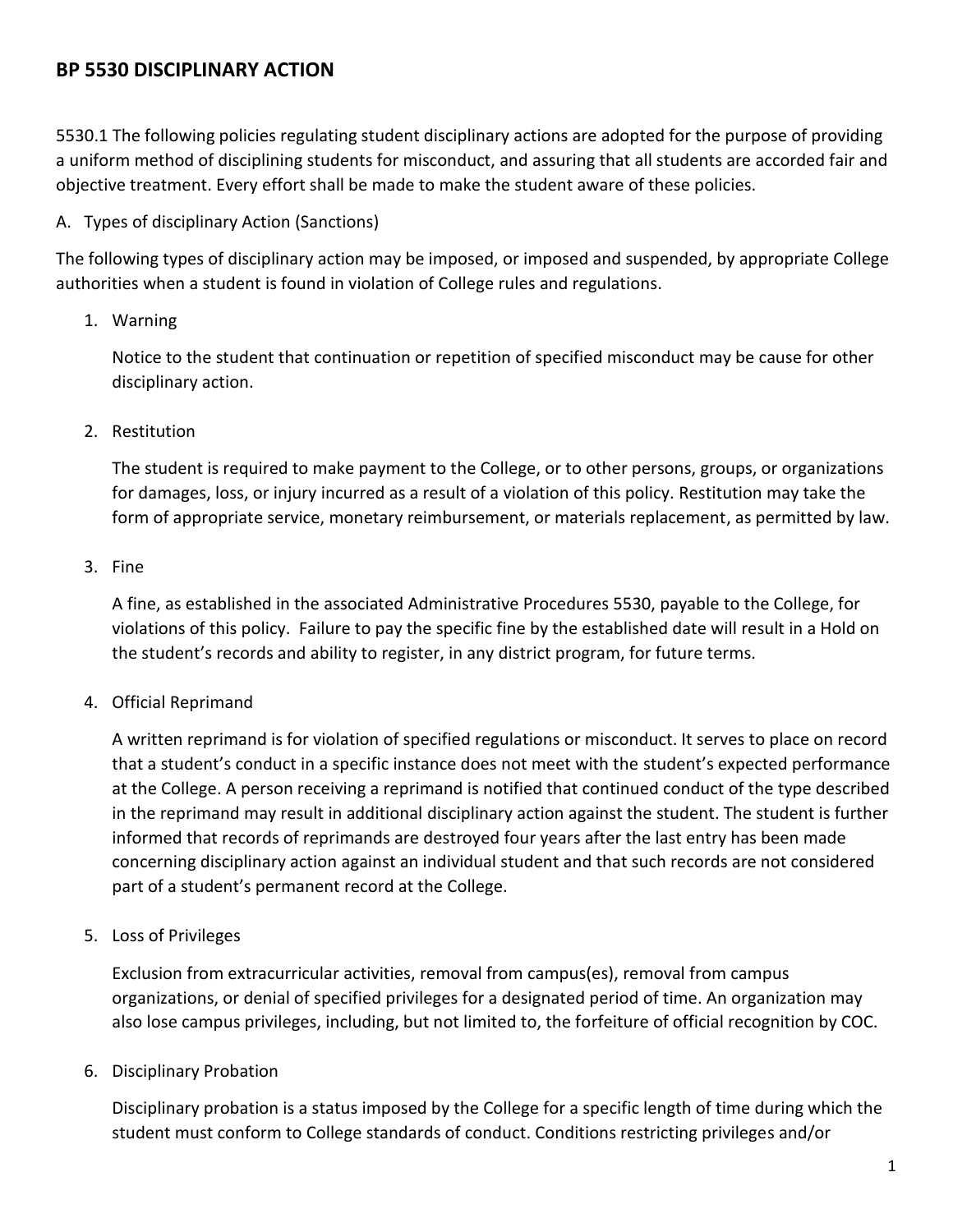eligibility may be imposed. For example, students may be removed from all College organization offices and denied the privilege of participating in all College and student-sponsored activities, including public performances. Other conditions, such as community service and academic workshops, may be imposed. The term of disciplinary probation shall be not less than one college month nor longer than four (4) college years. Repetition during the probationary period of conduct resulting in disciplinary probation may be cause for suspension or other, more stringent, disciplinary action.

- 7. Removal by Instructor
	- a. An instructor may remove a student from his/her class, including face-to-face, online, or through a learning management system, field trip, lab, or other educational program when the student has interfered with the instructional process (Education Code Section 76030). The duration will be for the day of the removal, at a minimum, and the next class meeting at the instructor's discretion. The instructor shall immediately report the removal to the Office of Student Services for appropriate action.
	- b. If the student who is being removed for two class meetings is a minor, the Dean or designee shall notify the parent or guardian of the student involved in the incident, and shall hold a conference regarding the suspension as soon as possible with the student, his or her parent or guardian and the faculty member, (Education Code 76032).
- 8. Disciplinary Suspension
	- a. Disciplinary suspension consists of the temporary removal of the student from enrollment or participation in all College curricular, or extracurricular activities, as well as noncredit, fee based training classes, and programs including but not limited to the Employee Training Institute, Community Education, and free workshops.
	- b. A student may be suspended from one or more classes for the remainder of the school term; or from all classes and activities of the College for one or more terms.
	- c. A suspended student is not to occupy any portion of the campus or campuses, or learning management system, and is denied all College privileges including face-to-face, and online class attendance and privileges noted under "Disciplinary Probation."
	- d. Removal of a student suspended from one or more courses may be notated on the student's transcript as W for withdrawal.
	- e. Whenever a minor is suspended from a community college (all courses, programs, and, activities), the parent or guardian shall be notified in writing by the Chief Executive Officer (CEO) or the president's designee (Education Code 76031).
- 9. Expulsion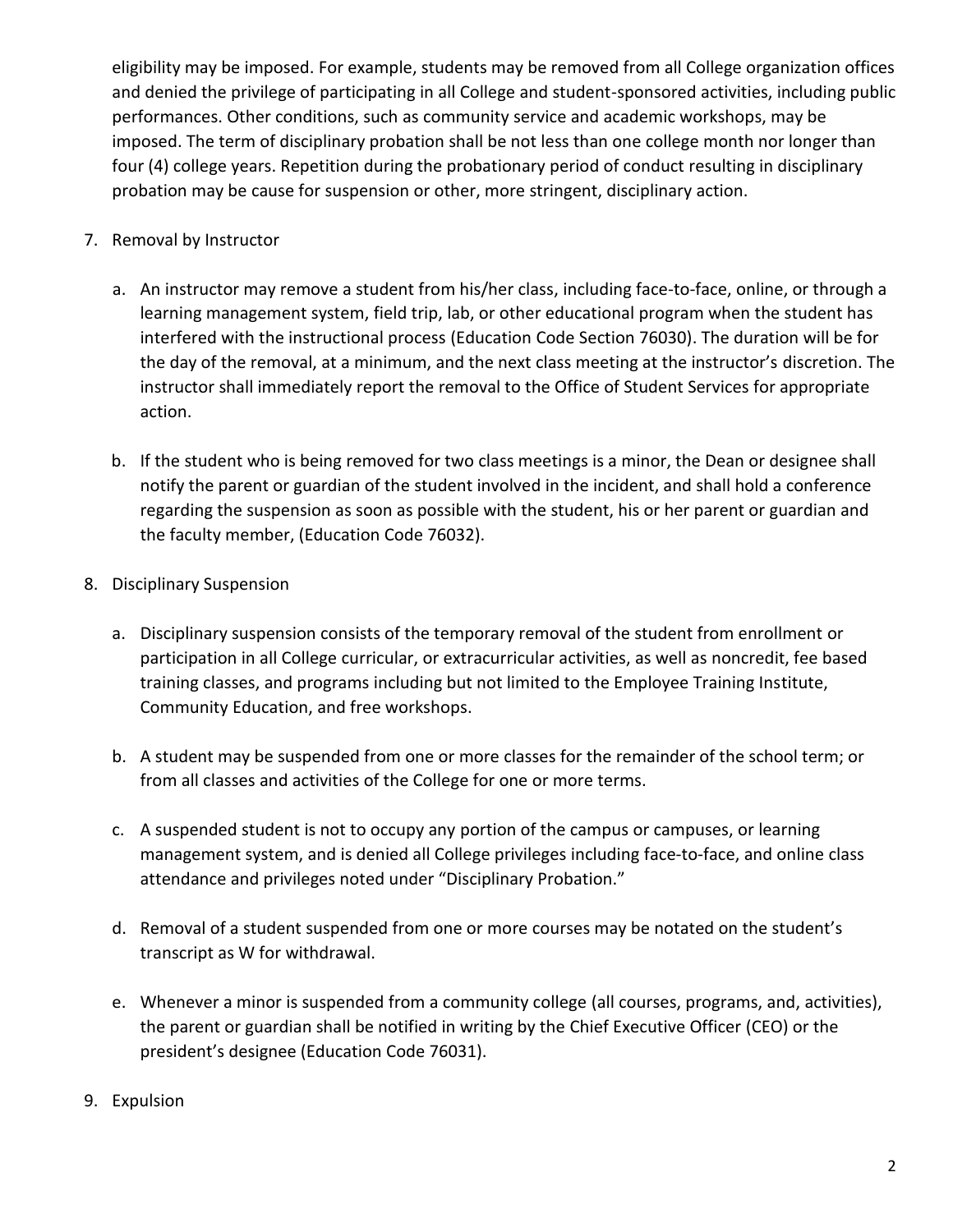Expulsion consists of the permanent and unconditional removal of the student from the College and all its programs. Students may be expelled from the College only by action of the Board of Trustees upon recommendation of the CEO (Education Code 76030). Notation of the expulsion may be noted on the student's official transcript for an indefinite period of time. Appeal of this notation may be made to the CEO using the process established in Policy 5531.3(F) – Due Process.

10. Interim Suspension

Interim suspension consists of temporary removal of the student from the College for both academic and extra-curricular activities during the limited time necessary to complete an investigation and is not necessarily considered a disciplinary action.

Interim Suspension shall be:

- a. Imposed by the CEO of the College, or designee, pending a hearing, only when such action is deemed to be necessary for the immediate safety and welfare of the students and staff members or for the protection of the District property;
- b. Limited to only that period of time necessary to assure that the purpose of interim suspension is accomplished;
- c. For not more than a maximum of ten (10) College days.
- d. Students suspended on an interim basis shall be given an opportunity for a hearing within ten (10) days of being placed on Interim Suspension.
- e. Students found not culpable at the conclusion of an Interim Suspension may be provided an opportunity to make up all work missed for all courses in which they are enrolled in, at the time.

#### 11. Administrative Hold

A hold placed on a student's records to prevent the student from re-enrolling in COC courses or the ability to receive any and all college services. This action shall be taken when a student has been suspended or expelled from the Santa Clarita Community College District. A hold may also be implemented after a student fails to attend a mandatory disciplinary hearing with the Dean or designee, and, depending upon the outcome of the hearing, the hold may be removed after the student has attended the required hearing. An administrative hold may also be placed upon a student's record if the student has excessive parking citations, or owes other fees or penalties determined to be a violation of this Code.

12. Campus Restraining Order (CRO)

The CRO shall prohibit named students from intentionally contacting, telephoning, texting, emailing, or otherwise disturbing the peace of others specifically named, for a specified period of time. A violation of a term or condition of such an Order may be regarded as actionable misconduct and may subject the student to further disciplinary action. A copy of the CRO will be provided to the alleged victim.

13. Reinstatement Process